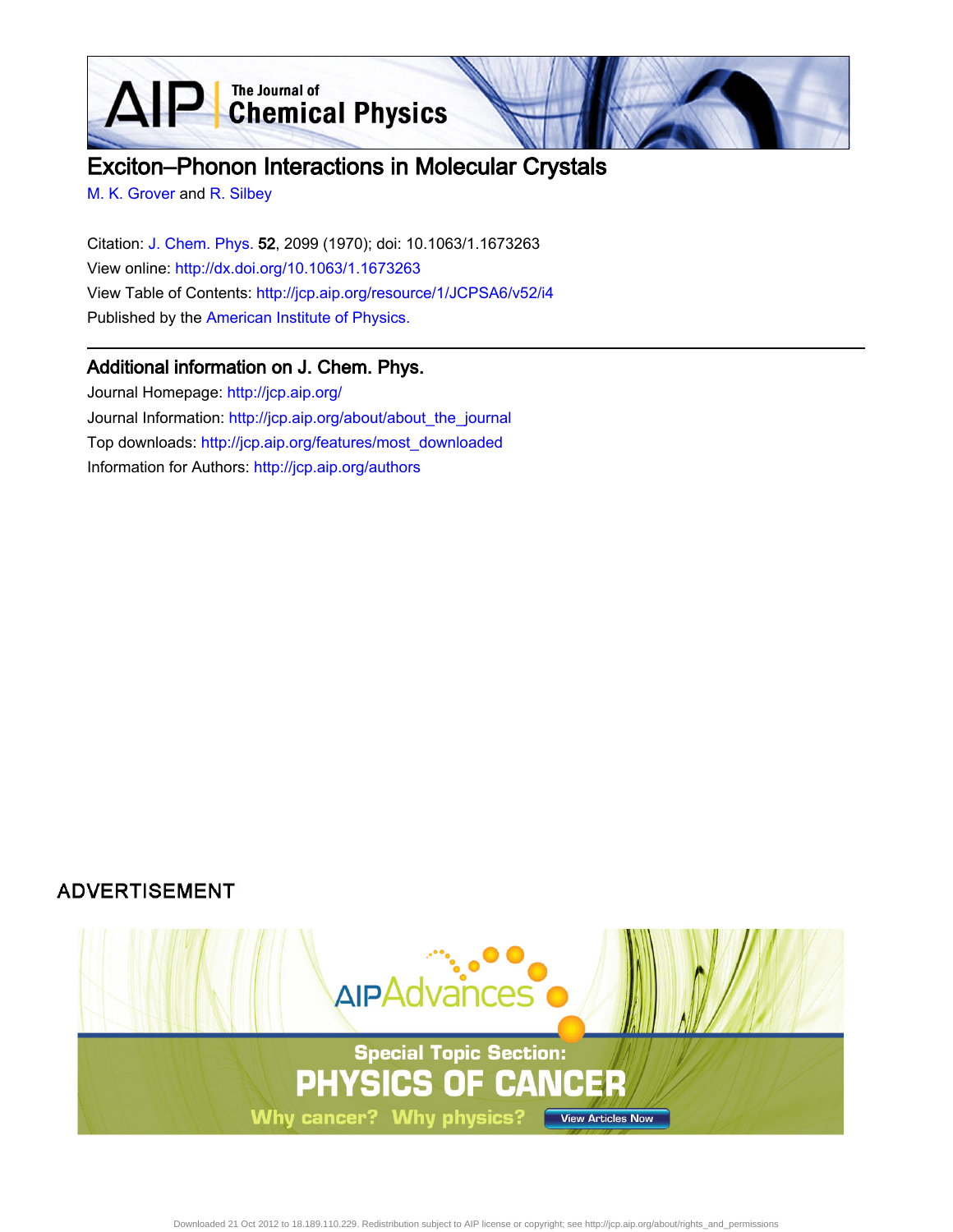### **Exciton-Phonon Interactions in Molecular Crystals\***

M. K. GROVER<sup>†</sup> AND R. SILBEY<sup>†</sup>

*Department of Chemistry, Massachusetts Institute of Technology, Cambridge, Massachusetts 02139* 

(Received 29 May 1969)

The interaction of Frankel excitons with optical phonons in molecular crystals is studied by means of a Green's function method in which the use of a canonical transformation allows most of the excitonphonon interaction to be treated nonperturbatively. The self-energy of the Green's function is then expanded in terms of the intermolecular potential. An expression is obtained for the absorptive part of the dielectric function of the exciton-phonon system. Comparison is made with experiment and also with earlier theories, some of the limitations of which are pointed out.

theory of molecular crystals, such as the nature of the complex dielectric function of the exciton-phonon spectral line shapes and their temperature dependence system and thus about its optical properties. spectral line shapes and their temperature dependence system and thus about its optical properties.<br>or the processes of energy transfer and excitation We consider particularly the interaction of one band or the processes of energy transfer and excitation We consider particularly the interaction of one band<br>trapping, which are strongly influenced by the coupling of Frenkel excitons with an arbitrary number of bands trapping, which are strongly influenced by the coupling of Frenkel excitons with an arbitrary number of bands<br>of the electronic and vibrational excitations (the of optical phonons. Two different types of optical of the electronic and vibrational excitations (the of optical phonons. Two different types of optical exciton-phonon interaction). The conventional exciton modes are recognized—"high-frequency modes" which exciton-phonon interaction). The conventional exciton theory for the electronic excitations of molecular arise from the internal vibrations of the molecules and crystals<sup>1-3</sup> is essentially a rigid lattice theory and "low-frequency modes" which arise from torsional offers little insight into these matters. In order to vibrations or from the relative motions of two molecules understand these and other properties of molecular in the same unit cell. It is shown that these two types crystals which arise from or are strongly influenced of phonons have quite different effects on the optical by this coupling, it is necessary to develop a theory spectrum of the solid. Except for a qualitative diswhich directly includes the exciton-phonon inter- cussion in Sec. IV, the effects of acoustic phonons are action.<sup>4</sup> not directly taken into account in this treatment.

There have already been a number of studies of the The exciton-phonon interaction is assumed to be present problem<sup>5-11</sup> many of which have involved linear in phonon coordinates, and it is also assumed attempts to treat the entire exciton phonon coupling that we are concerned only with temperatures for as a perturbation. Notable among these are the studies which the thermal population of exciton states is involving the calculation of the one exciton Green's negligible. Restricting ourselves to linear terms in the function. Suna<sup>8</sup> and Agranovitch and Konobeev<sup>9</sup> interaction implies that there are no vibrational expand the self-energy of the Green's function in frequency differences between the ground and excited powers of the exciton-phonon coupling, retaining states. Of course, this is not strictly correct (molecular only the lowest-order term. Takeno<sup>10</sup> and Davydov vibrations can change by as much a  $10\%$ -20%); and Nitsovitch<sup>7</sup> obtain equivalent results by making however, the coupling constant for the quadratic terms decoupling approximations to solve the Green's is usually much smaller than that for the linear terms. function equations of motion. These methods are all We will discuss the effect of the quadratic terms in a analogs to the standard Green's function treatment of future paper. It may be noted that throughout most the polaron;12 however, as we shall see, they are subject of the following the phonon band indices are supto severe limitations when applied to the present pressed and, except where doing so might easily lead problem. This is due, at least in part, to the fact the to confusion [see, e.g., (56)], a one-dimensional expansion parameter employed in the perturbation notation is employed. This is done only for simplicity, theory is usually quite large. Philpott<sup>6</sup> and Rashba<sup>ll</sup> not to imply any assumption as to the dimensionality have attempted other nonperturbative approaches to of the model or the precise number of phonon bands this problem which are quite different from the present allowed. The model considered is, however, restricted analysis. to the case of one molecule per unit cell so that all

theory of exciton-phonon interactions which can be matically torsional modes. specifically applied to molecular crystals, in which the The paper is set out as follows. In Sec. I, the Hamilintermolecular interactions are weak. The theory is tonian used is defined and the exact diagonalization based on a Green's function method which is capable of this Hamiltonian in two limiting cases is discussed. of including the results mentioned above, but which A unitary transformation is then applied to the Hamilalso allows us to avoid the major limitations of these tonian. In Sec. II, the Green's function is defined and earlier theories. We will show how the results of this an equation for the self-energy is derived. In Sec. III,

There are a number of interesting aspects of the calculation can be used to obtain information about the

vibrations or from the relative motions of two molecules not directly taken into account in this treatment.

linear in phonon coordinates, and it is also assumed vibrations can change by as much a  $10\%$ -20%); In this paper we will develop the formal aspects of a low-frequency optical modes involved are auto-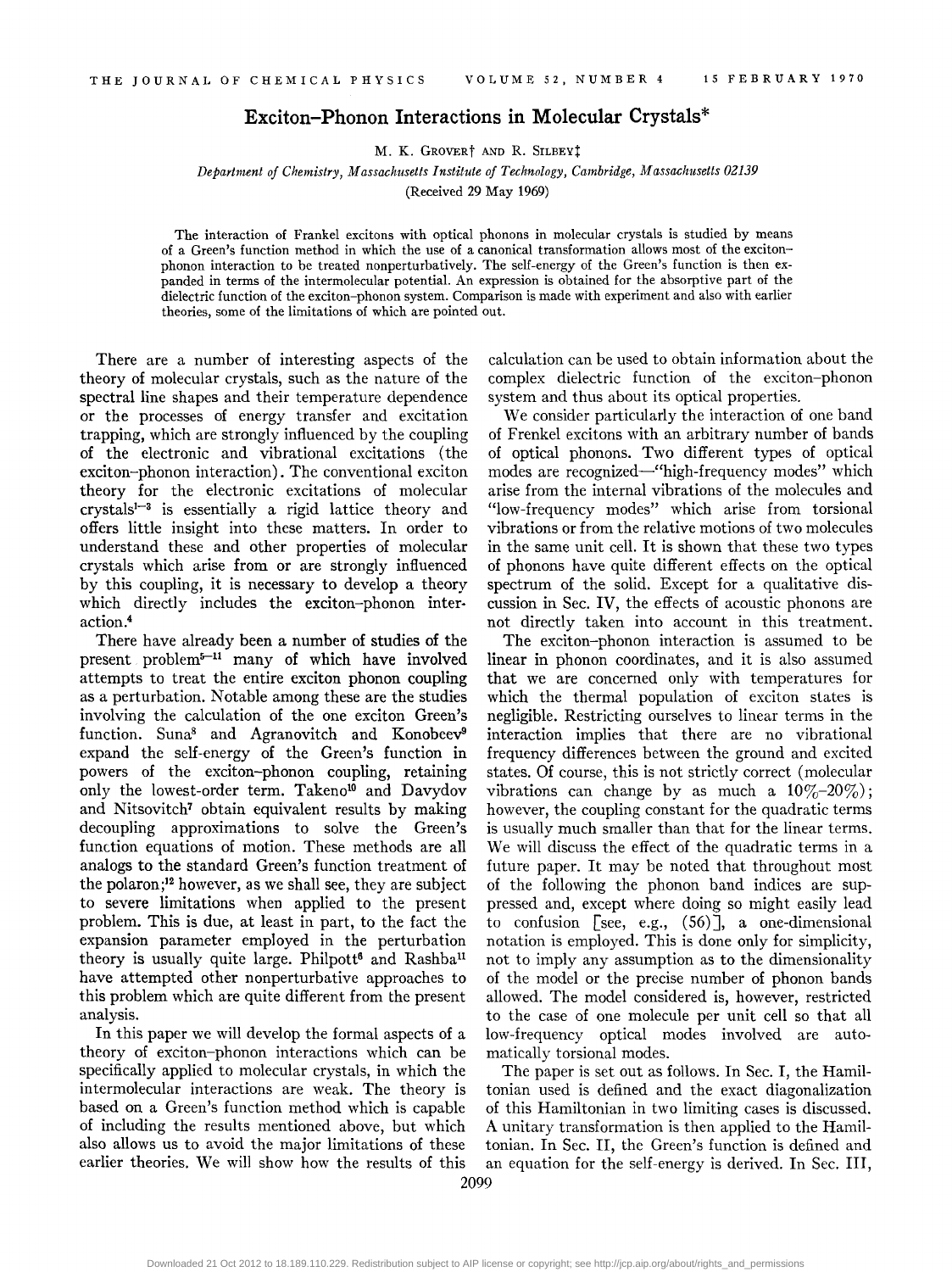the results of Sec. 11 are compared to previous results. In Sec. IV, the dielectric constant is defined and related to the Green's function. Various approximate forms are derived.

### **1. PROPERTIES OF THE HAMILTONIAN**

The exciton~phonon Hamiltonian may be represented  $as<sup>5,8</sup>$ 

$$
H = H_{\text{ex}} + H_{\text{ph}} + H_{\text{int}}.\tag{1}
$$

In Eq.  $(1)$ ,  $H_{ex}$  is defined as

$$
H_{\rm ex} = \sum_{n} E_0 a_n^+ a_n + \sum_{n,n'} J_{n-n'} a_n^+ a_{n'}, \qquad (2)
$$

and represents the Hamiltonian for one band of Frenkel excitons in a perfect rigid crystal. *Eo* is the energy of an electronic excitation localized at site *n* and  $J_{n-n'}$  is the resonance interaction between excitations at sites  $n$  and  $n'$ . For most molecular crystals the maximum value of  $J_{n-n'}$  does not exceed a few hundred cm<sup>-1</sup>, and it is, in fact, often much less. The operators  $a_n$  and  $a_n$ <sup>+</sup> destroy and create an electronic excitation localized at site *n*. The sum  $\sum_{n,n'}$  is over all values of *n* and *n'* for which  $n \neq n'$ . As mentioned earlier, we are employing a one-dimensional notation purely as a matter of convenience; we are not necessarily restricting the analysis to a one-dimensional model.

The free phonon Hamiltonian,  $H_{\rm ph}$ , is written as

$$
H_{\rm ph} = \sum_{q,\alpha} \omega_{q,\alpha} b_{q,\alpha} + b_{q,\alpha}, \qquad (3)
$$

where  $\omega_{q,\alpha}$  is the angular frequency of a phonon of wave vector *q*, band  $\alpha$  ( $\hbar$  = 1). The operators  $b_{q,\alpha}$  and  $b_{q,\alpha}$ <sup>+</sup> are the corresponding destruction and creation operators.

The interaction term,  $H_{int}$ , is taken as the first term in a Taylor's series of the exact exciton~phonon interaction in powers of the phonon coordinates. It may be broken into two parts:

$$
H_{\rm int} = H_{\rm int}{}' + H_{\rm int}{}''
$$
\n<sup>(4)</sup>

where

$$
H_{\rm int} = N^{-1/2} \sum_{n,q,\alpha} X_{q,\alpha}^{\ \ n} \omega_{q,\alpha} (b_{q,\alpha} + b_{-q,\alpha} + a_{n,\alpha} + a_{n,\alpha}) \tag{5}
$$

with

$$
X_{q,\alpha}^{\ n}\omega_{q,\alpha} = N^{-1}e^{iqn} \sum_{k} f^{(\alpha)}(k, q) = e^{iqn}g_{q,\alpha}\omega_{q,\alpha},
$$

and

$$
H_{\rm int}^{\prime\prime} = N^{-1/2} \sum_{n,n'} \sum_{q,\alpha} F_{q,\alpha}^{n,n'} a_n^+ a_{n'} (b_{q,\alpha}^+ + b_{-q,\alpha}), \qquad (6)
$$

with

$$
F_{q,\alpha}{}^{n,n'} = N^{-1} \sum_{k} e^{-ikn} \exp[i(k+q)n'] f^{(\alpha)}(k, q),
$$
  

$$
f^{(\alpha)}(k, q) = [f^{(\alpha)}(k+q, -q)]^*.
$$

 $H_{int}'$  describes the interaction of an electronic exci-

tation at site  $n$  with optical phonons of wave vector  $q$ , band  $\alpha$ . The average  $\langle g_{q,\alpha}\omega_{q,\alpha} \rangle$ , taken over  $q$ , is a measure of the energy required to distort a molecule (for high-frequency modes) or to change the orientation of the molecule in the unit cell (for low-frequency modes) from its equilibrium position in the electronic ground state to the equilibrium position in the first electronically excited state. For the high-frequency optical bands information about this parameter can be obtained from molecular spectroscopy, and it is found that often  $|\langle g_{q,\alpha} \rangle| \gtrsim 1$ . For low-frequency bands the energy involved may be expected to be much less; however, since  $\langle \omega_{\alpha,\alpha} \rangle$  is also less in this case, one may still expect that  $\langle g_{q,\alpha} \rangle$  is not small.

The term  $H_{\text{int}}$ " describes the phonon induced interaction of excitons localized at different lattice sites.  $F_{q,a}^{n,n'}$ , which measures the strength of this interaction, is small in the case of molecular crystals, for which all intermolecular forces are weak; and for this reason we generally expect

$$
|\langle F_{q,\alpha}{}^{n,n'}\rangle| < |\langle X_{q,\alpha}{}^{n}\omega_{q,\alpha}\rangle|,
$$

for given  $\alpha$ . It should be noted of course that in many cases there is very little direct experimental information available about all of these quantities. The intuitive arguments which have been employed may therefore be quite misleading in certain specific instances; however, it is probably reasonable to expect the conclusions reached to be fairly accurate for the majority of representative molecular crystals. These conclusions concerning the relative sizes of the parameters involved will be useful in understanding the approximations made in later sections,

It is also useful to note that, due to our assumption of a linear exciton~phonon interaction, there are no terms in the Hamiltonian connecting different phonon bands. We may therefore suppress the band index henceforth and consider the problem, initially, of one band of excitons interacting with one band of optical phonons. The generalization of results obtained in this way will be quite straightforward.

The exciton~phonon Hamiltonian may be diagonalized in two limiting cases. The first is when  $X =$  $F=0$ , in which case the Hamiltonian can be written as

$$
H = \sum_{k} E_{k}' a_{k} + a_{k} + \sum_{q} \omega_{q} b_{q} + b_{q}, \qquad (7)
$$

$$
a_k = N^{-1/2} \sum_{n} e^{ikn} a_n, \qquad (8a)
$$

$$
E_k' = E_0 + \sum_{n \neq 0} J_n e^{ikn}.
$$
 (8b)

This corresponds to the limit of zero exciton~phonon interaction. The second case where exact diagonalization is possible is  $J = F = 0$  and corresponds to the case of zero intermolecular interaction.5 The Hamiltonian can then be diagonalized by the following unitary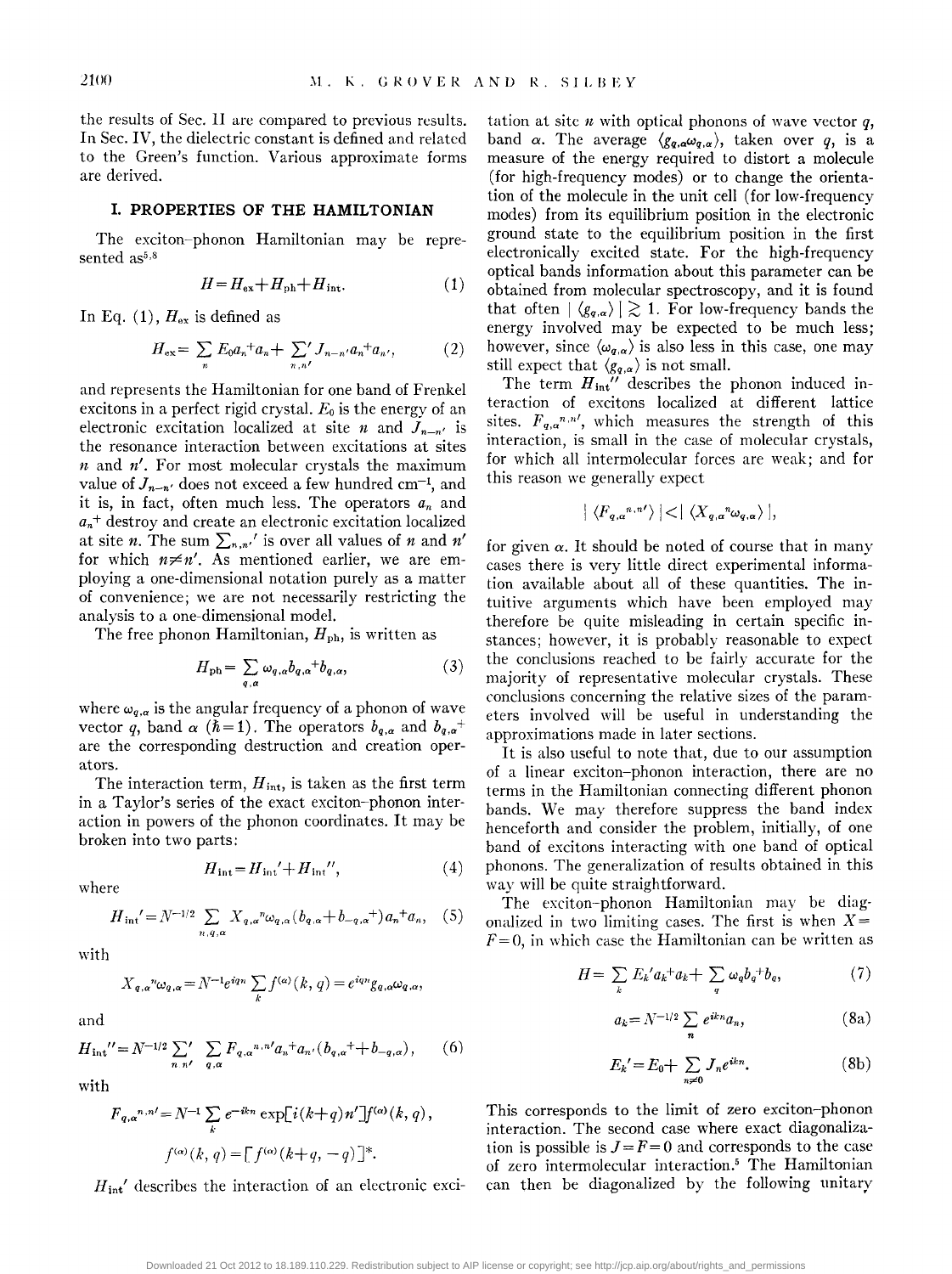transformation:

$$
e^{U}H(J=F=0)e^{-U} = \sum_{n} (E_0 - N^{-1} \sum_{q} |X_{q^n}|^2 \omega_q) a_n^+ a_n + \sum_{q} \omega_q b_q^+ b_q, \quad (9)
$$

$$
U = N^{-1/2} \sum_{nq} X_q^n a_n^+ a_n (b_q^+ - b_{-q}), \qquad (10)
$$

where we have assumed that the total exciton density is very small. A useful means of checking the results of any approximate study based on (1) will then be a direct comparison with these two exactly soluble models. The second limit, of course, appears to be of more direct interest in the present case. This will be shown in greater detail in Sec. II of this paper.

In order to formally incorporate these exact results in our approach, we define new operators

$$
A_n = \exp(-\hat{U}) a_n \exp(\hat{U});
$$
  

$$
B_q = \exp(-\hat{U}) b_q \exp(\hat{U}), \quad (11)
$$

where

$$
\hat{C} = N^{-1/2} \sum_{n,q} \hat{X}_q^n a_n + a_n (b_q + -b_{-q}), \qquad (12)
$$

and  $\hat{X}_{q^n}$  is as yet unspecified [except that we require  $\hat{X}_q^* = \exp(i n q) f(q)$ , and  $f(q) = \overline{f}^*(-q)$ . We will discuss the two useful limits for  $X_{q^n}$ . In terms of these new operators, the Hamiltonian may be written as

$$
H = \sum_{n} \left[ E_{0} - 2N^{-1} \sum_{q} \omega_{q} (X_{q}^{n} \hat{X}_{-q}^{n} - \frac{1}{2} \left| \hat{X}_{q}^{n} \right|^{2}) \right] A_{n} + A_{n}
$$
  
+ 
$$
\sum_{q} \omega_{q} B_{q}^{+} B_{q} + \sum_{n,n'}' J_{n-n'} A_{n}^{+} A_{n'} \theta_{n}^{+} \theta_{n'}
$$
  
+ 
$$
N^{-1/2} \sum_{n,q} (X_{q}^{n} - \hat{X}_{q}^{n}) \omega_{q} \theta_{n}^{+} (B_{q}^{+} + B_{-q}) \theta_{n} A_{n}^{+} A_{n}
$$
  
+ 
$$
N^{-1/2} \sum_{n,n'} \sum_{q} F_{q}^{nn'} \theta_{n}^{+} (B_{q}^{+} + B_{-q}) \theta_{n'} A_{n}^{+} A_{n'}, \quad (13)
$$

where

$$
\theta_n = \exp[N^{-1/2} \sum_q \hat{X}_q{}^n (B_q{}^+ - B_{-q})].
$$

Note that when  $\hat{X}_q^n=0$ , the diagonal part of (13) is identical to (7), and when  $\hat{X}_q^n = X_q^n$ , it becomes identical to (9). Thus, both exactly soluble limits arc explicitly included in (13).

The zeroth-order energies of the zero phonon, one phonon, two phonon, etc. states may be calculated using (13) in the limit  $\hat{X}_n^q = X_n^q$ , which is appropriate in the weak intermolecular coupling case. For example, when the phonon frequencies are independent of wavevector, we find a band of energies for each of the above states, with the bandwidth of each being approximately the total exciton bandwidth (in the limit of zero exciton-phonon interaction) multiplied by a Franck-Condon factor. When the total exciton bandwidth is small compared to a typical optical phonon frequency, this gives a series of narrow, nonoverlapping bands.

For our purposes, it is convenient to add and sub-

tract in (13) the following expression:

$$
\sum_{k} \widetilde{E}_{k} A_{k} + A_{k} = \sum_{nn'} \left[ J_{nn'} \langle \theta_{n} + \theta_{n'} \rangle_{0} + N^{-1/2} \sum_{q} F_{q}^{nn'} \right] \times \langle \theta_{n} + (B_{q} + + B_{-q}) \theta_{n'} \rangle_{0} \right] A_{n} + A_{n'}.
$$
 (14)

Here  $A_k^+$ ,  $A_k$  are defined in analogy with (8), the average,  $\langle \cdots \rangle_0$ , is over the grand canonical ensemble of the diagonal part of (13), and (we henceforth assume that  $kT \ll E_0$ )

$$
\tilde{E}_k = \sum_{n(\neq n')} \exp[ik(n-n')] \exp[-S(n-n')]
$$
  
 
$$
\times [J_{n-n'} - N^{-1} \sum_q F_q^{nn'} (\hat{X}_{-q}^n + \hat{X}_{-q}^{n'})], \quad (15)
$$
  
 
$$
S(n) = N^{-1} \sum_{n=1}^{\infty} (1 - \cos(n)) \hat{X}^{n-1} \hat{X}^{n-2} \cosh(\theta n/2) \quad (16)
$$

$$
S(n) = N^{-1} \sum_{q} (1 - \cos qn) \mid \hat{X}_{q}^{n} \mid^{2} \coth(\beta \omega_{q}/2). \quad (16)
$$

In this way, the Hamiltonian can be written

$$
H = \sum_{k} \left( E_{0} + \widetilde{E}_{k} - N^{-1} \sum_{q} \left| \hat{X}_{q}^{n} \right|^{2} \omega_{q} \right) A_{k}^{+} A_{k}
$$

$$
+ \sum_{q} \omega_{q} B_{q}^{+} B_{q} + \sum_{kk'} V_{kk'} A_{k}^{+} A_{k'}, \quad (17)
$$

$$
V_{kk'} = N^{-1} \sum^{\prime} \exp[i(kn - k'n')]
$$

$$
\times [J_{n-n'}(\theta_n + \theta_{n'} - \langle \theta_n + \theta_{n'} \rangle_0) + N^{-1/2} \sum_q F_q^{nn'}\n\times [\theta_n + (B_q + B_{-q})\theta_{n'} - \langle \theta_n + (B_q + B_{-q})\theta_{n'} \rangle_0 ]\n+ N^{-3/2} \sum_{nq} \exp[i(k-k')n](X_q^n - \hat{X}_q^n) \omega_q (B_q^+ + B_{-q}).
$$
\n(18)

We shall see later that this has the effect of making the first order contribution to the self-energy vanish.

#### II. GREEN'S FUNCTION ANALYSIS

In order to obtain information about the excitonphonon interaction without explicitly calculating the eigenvalues and eigenfunctions of the system, we wi!! studv the one exciton Green's function (which contains phonon operators when  $\hat{X}_q^n \neq 0$ )

$$
\tilde{G}(k; t-t') = -i \langle T \{ A_k(t) A_k^{+}(t') \} \rangle, \qquad (19)
$$

where T is the time ordering operator,  $A_k(t)$  and  $A_k^+(t)$  are in the Heisenberg representation, and  $\langle \cdots \rangle$  represents a thermal average over the grand canonical ensemble using (17). We may evaluate this expression by use of the functional derivative technique. <sup>13</sup>

To do so, we define the more general function

$$
\tilde{G}_{\mathcal{S}}(kk';\,t') = -i \langle T\{\tilde{S}A_k(t)A_{k'}+(t')\} \rangle / \langle T\{\tilde{S}\} \rangle, \qquad (20)
$$

with

$$
\widetilde{S} = \exp\biggl[ -i \int_{-\infty}^{+\infty} dt'' \sum_{qq'} \Phi_{qq'}(t'') V_{qq'}(t'') \biggr].
$$
 (21)

Here,  $\Phi_{qq'}(t)$  is some unspecified test field and  $V_{qq'}(t)$ is as defined in (18). Note that this expression reduces to (19) in the limit that  $\Phi \rightarrow 0$ . The equation of motion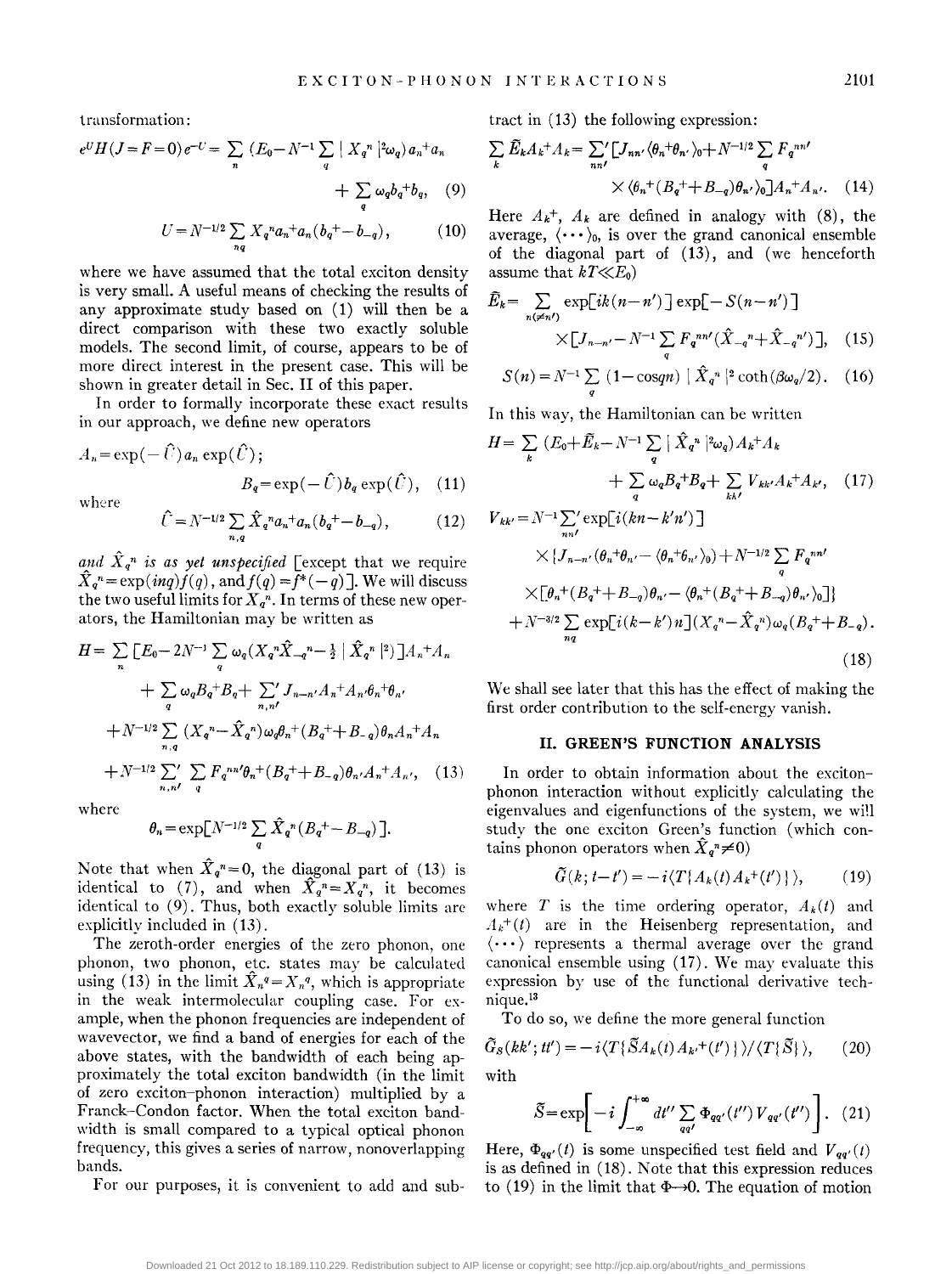for 
$$
\tilde{G}_S
$$
 is  
\n
$$
[i(\partial/\partial t) - E_k] \tilde{G}_S(kk'; t t') = \delta(t - t')\delta(k - k')
$$
\n
$$
-i \sum_{k''} \left[ \langle T\{\tilde{S}V_{kk''}(t) A_{k''}(t) A_{k'}^+(t')\} \rangle / \langle T\{\tilde{S}\} \rangle \right], \quad (22)
$$
\nwhere

where

$$
E_k = E_0 + \widetilde{E}_k - N^{-1} \sum_q |\widehat{X}_q|^n |^{2} \omega_q.
$$

This may be rewritten in terms of the inverse Green's function as

$$
\tilde{G}_{S}^{-1}(kk';\,t') = \tilde{G}_{0}^{-1}(kk',\,t') \n+ i \sum_{k_{1}k_{2}} \int_{-\infty}^{+\infty} dt_{1} \frac{\langle T\{\tilde{S}V_{kk_{2}}(t)A_{k_{2}}(t)A_{k_{1}}{}^{+}(t_{1})\}\rangle}{\langle T\{\tilde{S}\}\rangle} \n\times \tilde{G}_{S}^{-1}(k_{1}k';\,t'), \quad (23)
$$

where

$$
\widetilde{G}_0(kk';\,t') = -i\langle T\{A_k(t)A_{k'}^+(t')\}\rangle_0. \tag{24}
$$

We may now rewrite the three point function in (23) in terms of a functional derivative.

$$
\frac{i\langle T\{\widetilde{S}V_{kk_2}(t)A_{k_2}(t)A_{k_1}^+(t_1)\}\rangle}{\langle T\{\widetilde{S}\}\rangle} = -\left[\frac{\langle T\{\widetilde{S}V_{kk_2}(t)\}\rangle}{\langle T\{\widetilde{S}\}\rangle} + i\frac{\delta}{\delta\Phi_{kk_2}(t)}\right]\widetilde{G}_{S}(k_2k_1; t_1), \quad (25)
$$

and from this we obtain the result that if we define the self-energy of the Green's function as

$$
\Sigma_S(kk';\,t') = \tilde{G}_0^{-1}(kk';\,t') - \tilde{G}_S^{-1}(kk';\,t')\,,\qquad(26)
$$

then the equation of motion for  $\Sigma_{S}(kk'; t t')$  is

$$
\Sigma_{S}(kk';\,t') = \delta(t-t') \frac{\langle T\{V_{kk'}(t')S\}\rangle}{\langle T\{\tilde{S}\}\rangle} + i \sum_{k_1k_2} \int_{-\infty}^{+\infty} dt_1 \tilde{G}_S(k_1k_2;\,t t_1) \frac{\delta \Sigma_{S}(k_2k';\,t_1t')}{\delta \Phi_{kk_1}(t)}.
$$
 (27)

This equation for the self-energy may be solved to arbitrary accuracy by an iterative procedure. To first order we have

$$
\Sigma_S^{(1)}(kk';\,t') = \delta(t-t') \langle T\{\widetilde{S}V_{kk'}(t')\}\rangle/\langle T\{\widetilde{S}\}\rangle. \tag{28a}
$$

To second order, we obtain

$$
\Sigma_{S}^{(2)}(kk';\,t') = \Sigma_{S}^{(1)}(kk';\,t') + \sum_{qq'} \widetilde{G}_{S}(qq';\,t') \times \left\{ \frac{\langle T\{\widetilde{S}V_{kq}(t)V_{q'k'}(t')\}\rangle}{\langle T\{S\}\rangle} - \frac{\langle T\{\widetilde{S}V_{kq}(t)\}\rangle\langle T\{\widetilde{S}V_{q'k'}(t)\}\rangle}{\langle T\{\widetilde{S}\}\rangle^{2}} \right\}.
$$
 (28b)

Let us now allow  $\Phi_{qq'}(t) \rightarrow 0$ . Recalling our assumption that  $E_0/kT \ll 1$ , we find for the first-order term

 $\Sigma_{S}^{(1)}(kk'; t t') \rightarrow \Sigma^{(1)}(k; t-t') \delta(k-k'),$ 

and

$$
\Sigma^{(1)}(k, t, -t') = \delta(t-t') \langle V_{kk}(t) \rangle = 0. \tag{29}
$$

The second-order term in this limit is

$$
\Sigma_S^{(2)}(k, k'; t t') \rightarrow \Sigma^{(2)}(k, t-t') \delta(k-k'),
$$
  

$$
\Sigma^{(2)}(k; t-t') = \sum_{k'} \langle T\{V_{kk'}(t) V_{k'k}(t')\} \rangle \widetilde{G}(k'; t-t').
$$
 (30)

Then if we define  $\tilde{G}(kw)$  as

$$
\tilde{G}(k\omega) = \int_{-\infty}^{+\infty} e^{i\omega t} \tilde{G}(kt) dt,
$$
 (31)

and similarly for  $\sum (k\omega)$ , we obtain to the degree of accuracy indicated in (30), and for the temperature of interest

$$
\tilde{G}(k\omega) = \left[\omega - E_k - (2\pi)^{-1} \sum_q \int_{-\infty}^{+\infty} \tilde{D}_{k,q}^0(\omega - \omega')\right]
$$

$$
\times \tilde{G}(q, \omega') d\omega' \bigg]^{-1}, \quad (32)
$$

and

$$
\Sigma(k\omega) = (2\pi)^{-1} \sum_{k'} \int_{-\infty}^{+\infty} \frac{\tilde{D}_{kk'}(0\omega - \omega') d\omega'}{\omega' - E_{k'} - \Sigma(k'\omega')} . \tag{33}
$$

Here  $\tilde{D}_{kk'}^0(\omega)$  is the transform of

$$
\langle T\{V_{kk'}(t)V_{k'k}(t')\}\rangle_0,
$$

defined as in (31). These equations may be solved by iterating further, although it should be noted that it may not be entirely consistent to do so as certain higher order terms have been dropped in deriving (30).

### **III. ANALYSIS OF RESULTS; COMPARISON WITH EARLIER METHODS**

**A.**  $\hat{X}_a^n = 0$ 

As in Sec. II there are two special cases of interest in examining the above results. The first such case occurs when we set  $\hat{X}_q^{\eta}=0$ . Then  $\theta_n=1$  so that  $a_k=A_k$ , and the Green's function has no phonon part [It is then written as  $G(k, t)$ ]. Also in this case we can write (30) as

$$
\Sigma^{(2)}(k; t-t') = (2i/N) \sum_{q} |f(k,q)|^2 \omega_q D_q^{\,0}(t'-t)
$$
  
 
$$
\times G(k+q, t-t'), \quad (34)
$$

where  $f(kq)$  is defined in (5) and (6), and

$$
D_q^0(t) = -i \langle T\{\varphi_q(t)\varphi_{-q}(t')\}\rangle_0, \tag{35}
$$

is the usual phonon Green's function, and

$$
\varphi_q = (2\omega_q)^{-1/2} (b_q + b_{-q} +).
$$

In this way we obtain for the Green's function

$$
G(k\omega) = \left[\omega - E_k - \left(\frac{i}{\pi N}\right) \sum_q |f(k, q)|^2 \omega_q \right]
$$

$$
\times \int_{-\infty}^{+\infty} d\omega' D_q^0(\omega') G(k+q, \omega+\omega') \right]^{-1} (36)
$$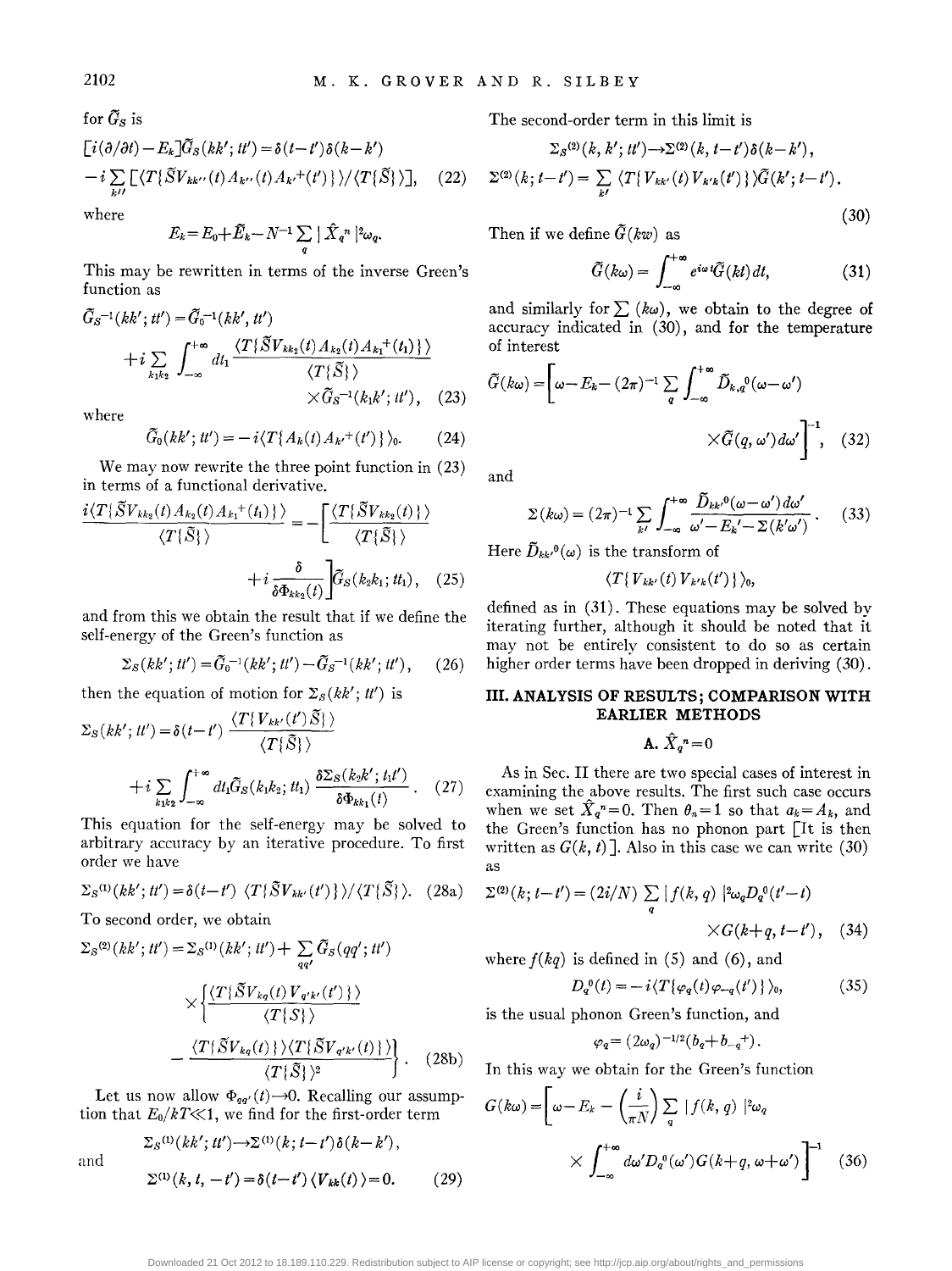and for the self-energy

$$
\Sigma(k\omega) = \frac{iN^{-1}}{\pi} \sum_{q} |f(k, q)|^2 \omega_q
$$
  
 
$$
\times \int_{-\infty}^{+\infty} d\omega' \frac{D_q^0(\omega')}{\omega + \omega' - E_{k+q} - \Sigma(k+q, \omega + \omega')} , \quad (37)
$$

where, consistent with our earlier assumptions,  $D_q^0(\omega)$ is the Fourier transform of  $D_q^0(t)$  in (35).

Equations (36) and (37) are identical to the results of Suna, Davydov, and Nitsovich, and others. They may be further simplified by contour integration on *w'* to obtain for example

$$
\Sigma(k\omega) = N^{-1} \sum_{q} |f(k,q)|^{2}
$$
  
 
$$
\times \left(\frac{N_{q}+1}{\omega - \omega_{q} - E_{k+q} - \Sigma(k+q, \omega + \omega_{q})} + \frac{N_{q}}{\omega + \omega_{q} - E_{k+q} - \Sigma(k+q, \omega + \omega_{q})}\right), \quad (38)
$$

where  $N<sub>g</sub>$  is the occupation number of the phonon mode *q.* A major difficulty with results obtained in this limit is that, as we have seen in Sec. II, they are derived by considering only the lowest-order nonzero term of a perturbation expansion of the self-energy in powers of  $X_q^n$  and  $F_q^{nn'}/\omega_q$ . The factor  $F_q^{nn'}/\omega_q$  is expected to be very small, and its higher-order contributions can be neglected; however  $X_q^n$  is for many molecular crystals of the order unity or greater, even though its total effect to all orders may be small. It would seem that a result such as (38) will be of limited applicability if it is to be used with confidence.

What is more, it can be shown that even in the limit that  $X_q^n \rightarrow 0$ , the above results give incorrect predictions of the energy levels of the exciton phonon system. To see this most simply, we consider the special case of (9) with the further simplification that  $X_q^n=$  $g \exp(\text{in. } q)$  and  $\omega_q = \omega$  for all q. In this case, we know that the one exciton energy levels are at  $E = E_0$  $g^2\omega + n\omega$ ,  $n=0, 1, 2, \cdots$ , but from (38) the poles of  $G(k\omega)$  occur [to first order in  $\Sigma(k\omega)$ ] at

$$
\overline{\text{or}}
$$

$$
E = E_0 - g^2 / (E - \omega - E_0), \tag{39}
$$

$$
E = E_0 - (-1)^n g^2 \omega + n \omega, \qquad n = 0, 1, \qquad (40)
$$

in the limit that  $g\rightarrow 0$ . From this it can be seen that, of the two energy levels which  $G(k, \omega)$  is able to predict when approximated in the above manner, one has the wrong energy shift *even in the limit as*  $g \rightarrow 0$ *.* It can also be shown<sup>14</sup> that this problem does not immediately vanish when  $\Sigma(k, \omega)$  is taken to higher order in g. Indeed, this is a difficulty characteristic of any Green's function calculation in which only finite order perturbation theory is used to obtain the self-energy. The problem is, however, of greater significance when the expansion parameter involved is large, as in the present example. In Appendix C we derive some analytic results for the exact zero temperature Green's function of this system.

### **B.**  $\hat{X}_a^n = X_a^n$

In order to overcome these difficulties we consider the second special case of interest, in which  $X_q^n=$  $X_a^n$ . In this case  $X_a^n$  is included in  $\Sigma(k, \omega)$  to all orders while the perturbation expansion used is in powers of  $F_a^{nn'}/\omega_a$ , which can be expected to be quite small for molecular crystals, and powers of  $J_n e^{-S(n)}/\omega_q$ . For high-frequency optical phonons  $J_n/\omega_q$  generally is already a small parameter, and the factor  $e^{-S(n)}$  only serves to make it smaller. For low-frequency modes  $J_n/\omega_q$  may be fairly large, although we may nearly always expect  $J_n/\omega_q < 10$  and in many cases the ratio is of order unity. However, even in these cases the factor  $e^{-S(n)}$  is still generally sufficient to make the expansion parameter small. In a system with *m* bands of optical phonons *e-S(n)* has a maximum value at  $T=0$  of  $\exp(-m\langle g^2_{q,a}\rangle)$ , where the average is over *q* and  $\alpha$ . If  $\langle g^2 q_{,\alpha} \rangle$   $\sim$  1 and if *m* has its minimum value of  $m=3$  then the factor  $e^{-S(n)} \sim 1/10$ . What is more, *e-S(n)* decreases with increasing temperature.

The smallness of these parameters,  $F_q^{n,n'}/\omega_q$  and  $J_n e^{-S(n)}/\omega_q$ , appears to be sufficient to justify the truncation used in obtaining (36) and (37) in the case  $\hat{X}_q = X_q$ ; and it is this method which we propose to use for the study of the exciton-phonon interaction in molecular crystals.

The term  $\langle T\{V_{k,k'}(t)V_{k',k}\}\rangle$  is evaluated in Appendix B. For the present we consider only the special case when  $F_q^{nn'}=0$ . Then for  $t>0$ :

$$
\langle T\{V_{kq}(t)V_{qk}\}\rangle_{0}
$$
\n
$$
= N^{-2} \sum_{nmrs, n \neq m, r \neq s} \exp[ik(n-s) + iq(r-m)]
$$
\n
$$
\times \tilde{J}_{n-m} \tilde{J}_{r-s}[\exp\{-N^{-1} \sum_{q'} |g_{q'}|^2\}]
$$
\n
$$
\times [\exp(-iq'n) - \exp(-iq'm)][\exp(iq'r) - \exp(iq's)]
$$
\n
$$
\times [\exp(i\omega_{q'}t)N_{q'} + \exp(-i\omega_{q'}t) (N_{q'}+1)]\} - 1], \quad (41)
$$

and for *t<O* the same result holds with *k* and *q* interchanged and *t* replaced by  $-t$  on the right-hand side. Here  $\bar{J}_m = J_m \exp[-S(m)]$ ,  $S(m)$  being defined in (16). As can already be seen, a major difficulty of this approach will be in dealing with  $\bar{D}^0_{k,k'}(\omega)$ . It may be necessary to use somewhat more specialized models to obtain results in a closed form, or it may be necessary to use a numerical approach.

### **IV. DIELECTRIC FUNCTION OF THE MOLECULAR CRYSTAL**

In this section we will show how the Green's function (19) may be used to obtain information about the imaginary part of the dielectric function  $\lceil \epsilon''(k\omega) \rceil$ and, thus, about the optical properties of the crystal.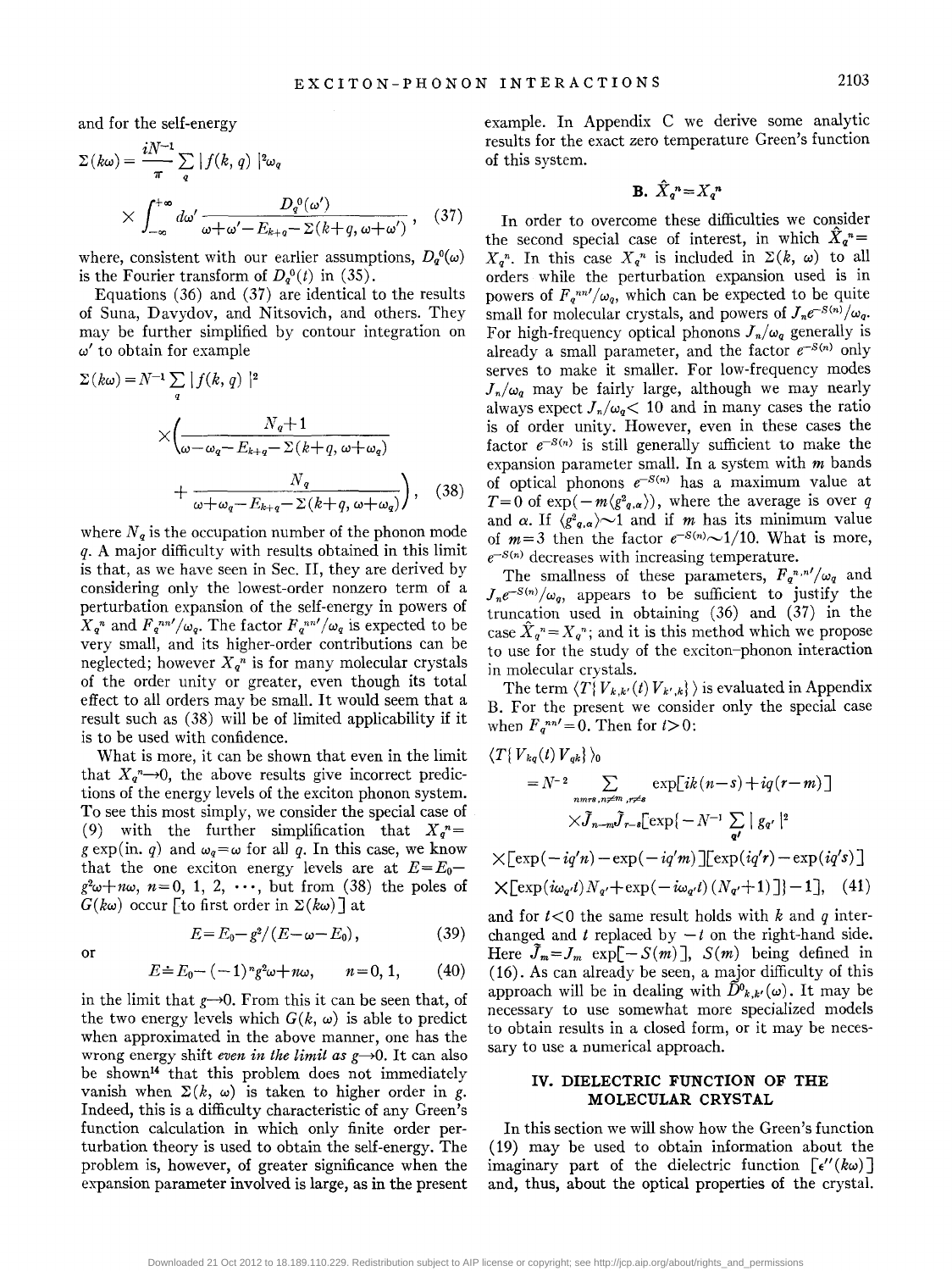As indicated in Sec. III, we will be concerned only with the results of the case  $\hat{X}_q^n = X_q^n$ .

We may write the function  $\epsilon''(k, \omega)$  as

$$
^{\prime\prime}(k\omega) = \epsilon^{\prime\prime}{}_{0}(k\omega) - 4\pi\mu_{01}^{2}\operatorname{Im}G^{R}(k,\omega), \qquad (42)
$$

where for frequencies or energies  $\sim E_0$ ,  $\epsilon''_0(k, \omega)$  is a very slowly varying function of  $\omega$  and  $G^R(k\omega)$  is the Fourier transform of the retarded Green's function<sup>15</sup>

$$
G^{R}(kt) = -i\Theta(t)\langle [a_{k}(t), a_{k}+]\rangle.
$$
 (43)

In order to relate  $G^R(kt)$  to the retarded Green's function corresponding to (19), we must make a decoupling approximation; since  $a_k = N^{-1/2} \sum_q \theta_{k-q} A_q$ ,

$$
G^{R}(kt) \doteq N^{-1} \sum_{q} \langle \theta_{k-q}(t) \theta_{k-q}^{+} \rangle_{0} \tilde{G}^{R}(q, t), \qquad (44)
$$

where  $\theta_k$  is the transform of  $\theta_n$ , defined as in (8) and

$$
\tilde{G}^{R}(kt) = -i\Theta(t)\langle[A_{k}(t), A_{k}^{+}]\rangle. \tag{45}
$$

This result is exact if  $\tilde{J} = F = 0$  and requires no assumptions about the major part of the exciton phonon interaction.

We will consider first the results obtained if we set  $\Sigma (kt) = 0$ ; this is equivalent to neglecting the nondiagonal parts of (17). Then,

$$
G^{R}(kt) = -iN^{-1}\Theta(t)e^{-S}
$$
  
 
$$
\times \sum_{n,q} \exp[i(k-q)n] \exp[-iE_{q}t+I_{n}(t)], \quad (46)
$$

with

$$
S = N^{-1} \sum_{q} g_q^2 \coth \beta \omega_q / 2,
$$
 (47)

and

$$
I_n(t) = N^{-1} \sum_{q} g_q^2 e^{iqn}
$$
  
 
$$
\times \left[ (N_q + 1) \exp(-i\omega_q t) + N_q \exp(i\omega_q t) \right].
$$
 (48)

In the case where  $I_n(t)$  is not too large, we may expand  $\exp\left[I_n(t)\right]$  and keep only a few terms:

$$
\exp\{I_n(t)\} = 1 + N^{-1} \sum_{q} g_q^2 e^{iqn}
$$
  
\n
$$
\times [N_q \exp(i\omega_q t) + (N_q + 1) \exp(-i\omega_q t)]
$$
  
\n
$$
+ \frac{1}{2} N^{-2} \sum_{q,q'} g_q^2 g_{q'}^2 \exp[i(q+q')n]
$$
  
\n
$$
\times [N_q N_{q'} \exp(i\omega_q t + i\omega_q t) + N_q (N_{q'} + 1)
$$
  
\n
$$
\times \exp(i\omega_q t - i\omega_q t) + (N_q + 1) N_{q'}
$$
  
\n
$$
\times \exp(-i\omega_q t + i\omega_q t) + (N_q + 1) (N_{q'} + 1)
$$
  
\n
$$
\times \exp(-i\omega_q t - i\omega_q t)] + \cdots
$$
 (49)

This leads to a representation of  $G(k, \omega)$  in terms of processes involving successively more phonons. Specifically,

$$
G^{R}(k,\omega) = e^{-S} \{ \zeta(\omega - E_{k}) + N^{-1} \times \sum_{q} g_{q}^{2} \zeta(N_{q} + 1) \zeta(\omega - E_{k+q} - \omega_{q}) + N_{q} \zeta(\omega - E_{k+q} + \omega_{q}) \} + \cdots \}, \quad (50)
$$

where<sup>16</sup>

$$
\zeta(x) = (P/x) - i\pi\delta(x). \tag{51}
$$

The first peak is the zero phonon line, the second two are sidebands (the second is of course a hot band). If the phonon band is narrow compared to a typical phonon frequency, then these bands do not overlap.

In order to study the form of  $\epsilon''(k, \omega)$  in this approximation we may write

$$
\text{Im}G^{R}(k,\omega) = \frac{-e^{-S}}{2N} \sum_{q,n} \exp[i(k-q)n] \int_{-\infty}^{+\infty} dt \exp[i(\omega - E_{q})t + I_{n}(t)].
$$
\n(52)

Considering first the special case where  $\omega_q = \omega'$ ,  $g_q = g$ ,

$$
\text{Im}G^{R}(k,\omega) = \frac{-e^{-S}}{2N} \left\{ 2\pi \sum_{q} \left[ \delta(\omega - E_{k}) - \delta(\omega - E_{q}) \right] + \sum_{q} \int_{-\infty}^{+\infty} \exp[i(\omega - E_{q})t + I_{0}(t)]dt \right\},
$$
(53)

and using the relation (see Appendix C)

$$
\exp[I_0(t)] = \sum_{m=-\infty}^{+\infty} \exp[\frac{1}{2}(m\beta\omega') - im\omega' t]\overline{I}_m[g^2 \operatorname{csch}^1_{\overline{2}}(\beta\omega')],\tag{54}
$$

where  $\bar{I}_m$  is a modified Bessel function, we obtain

$$
\mathrm{Im}G^{R}(k,\omega) = -\pi e^{-S}\{\delta(\omega - E_{k}) + \sum_{m=-\infty}^{+\infty} \exp(\frac{1}{2}m\beta\omega')\big[\bar{I}_{m}(g^{2}\cosh\beta\omega'/2) - \delta_{m,0}\big]N^{-1}\sum_{q}\delta(\omega - E_{q} - m\omega')\}.
$$
 (55)

In the limit as  $N \rightarrow \infty$  we may integrate over wave vectors to find

$$
\mathrm{Im}G^{R}(k,\omega) = -\pi e^{-S} \left[ \delta(\omega - E_{k}) + \sum_{m=-\infty}^{+\infty} \exp\left(\frac{1}{2} m \beta \omega'\right) \left\{ \bar{I}_{m} \left[ g^{2} \operatorname{csch}_{2}^{1}(\beta \omega') \right] - \delta_{m,0} \right\} (8\pi^{3})^{-1} \left\{ dS_{q}^{(m)} \mid \nabla_{q} E_{q} \right\}^{-1} \right\}.
$$
 (56)

Here,  $S^{(m)}$  is the constant energy surface in the first Brillouin zone defined so that  $E_q = \omega - m\omega'$  for all  $q$  on  $S^{(m)}$ .

 $\epsilon$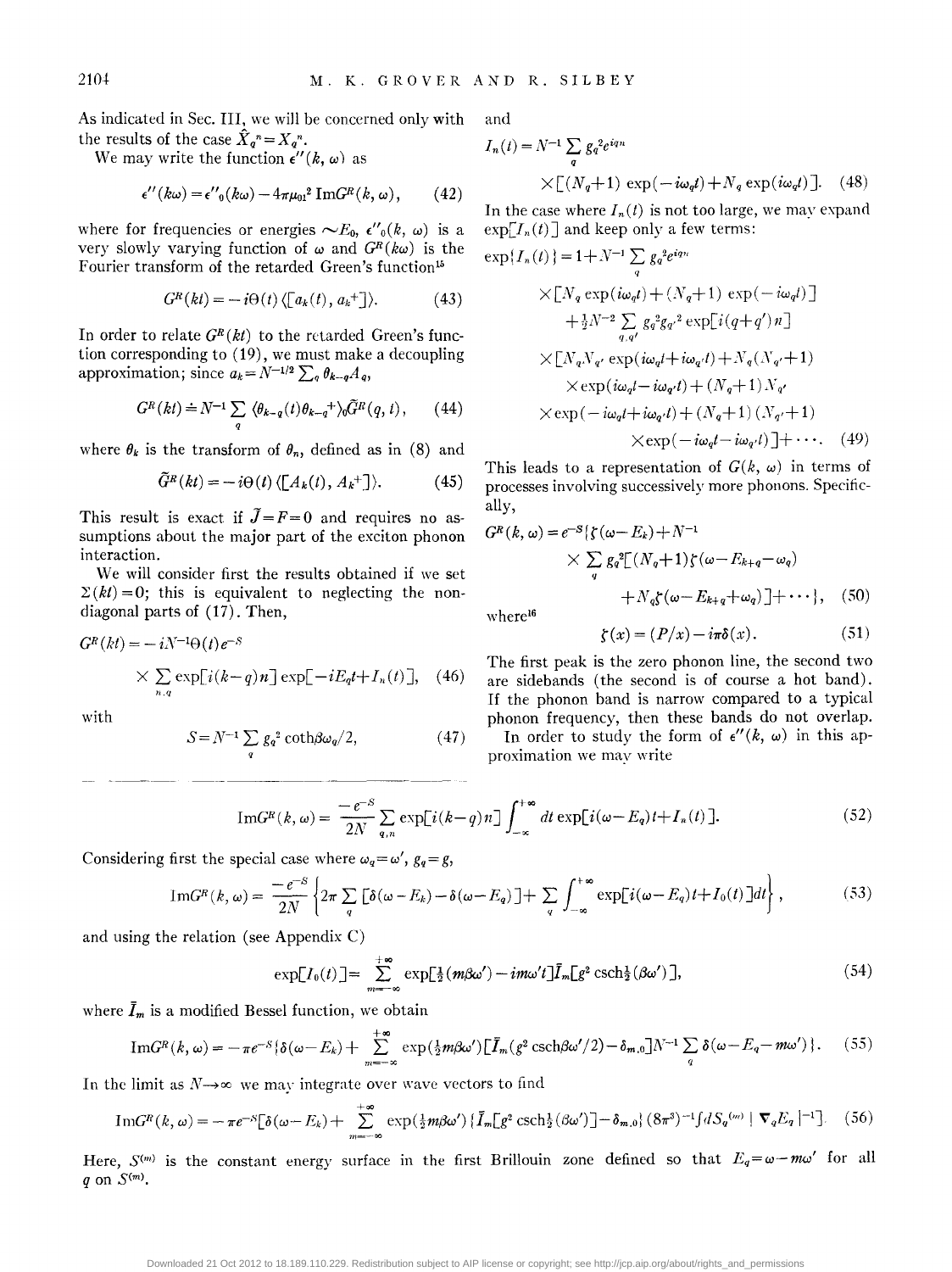If  $\omega'$  is taken to be the frequency of a torsional mode then this result predicts that the absorption spectrum of the solid will consist of a band of sharp, nonoverlapping but closely spaced ( $\sim 50$  cm<sup>-1</sup>) peaks, each of which has the same shape as the temperature dependent density of exciton states obtained from (15). The relative intensities of the peaks are such that the band is centered at an energy corresponding to approximately the middle of the free exciton energy band. The intensity decreases slowly at energies above the peak and more rapidly at energies below, exhibiting a shape very similar to that predicted by Urbach's rule.<sup>17</sup> The center of the band does not shift to lower energies as the temperature is increased.

If we consider more than one low-frequency optical phonon mode the over-all shape of the band remains essentially the same; however, the individual peaks begin to merge together and to overlap, thus smoothing out much of the detail exhibited in the simpler example. The acoustic modes, which have not been included at all in this analysis have the effect of smoothing out this fine structure somewhat, so that the experimentally observed absorption band corresponds to the envelope of the band predicted in this theory.

Finally, if we include also the effects of high-frequency optical modes, the absorption band described above is accompanied by a series of satellite bands, all of which overlap to some extent, both at higher and at lower energies. The satellite bands all exhibit a shape identical to that of the single band obtained above. The spacing of their centers is equal to the frequency of the corresponding vibration  $(\sim 500 1000 \text{ cm}^{-1}$ . They decrease slowly in intensity above the main peak and more rapidly below, again obeying an Urbach rule.

These results, as described above, appear to be in good qualitative agreement with most of the experimental evidence available. That the predicted spectrum exhibits much more detail than is experimentally observed can probably be accounted for at least in part by the fact that acoustic phonons have not been included in the theory. That each of the satellite bands has a shape identical to that of the central band in the spectrum (ignoring overlap) also appears to be an oversimplification, which arises from the approximation  $\omega_q = \omega'$ . Actual calculations, in which an attempt is made to reproduce portions of the observed absorption spectrum, may provide a more definitive method for evaluating these results in detail.

In order to study the general case when  $g_q$  and  $\omega_q$  are no longer constant, we may use the expansion in Eq. (50) to obtain (for  $\omega \approx E_k$ )

Im
$$
G^R(k,\omega) = -\pi e^{-S}[\delta(\omega - E_k) + N^{-2} \sum_{q,q'} \frac{1}{2} (g_q^2 g_{q'}^2) N_q (N_{q'}+1) \delta(\omega - E_{k+q+q'} + \omega_q - \omega_{q'}) + \cdots].
$$
 (57)

And when the temperature is low enough so that  $g_4^4N_g\ll 1$ , we may keep only a few terms to obtain (as  $N\rightarrow\infty$ )

$$
\mathrm{Im}G^{R}(k,\omega) = -\pi e^{-S} \bigg[ \delta(\omega - E_{k}) + (2\pi)^{-6} \int d\theta g_{q}^{2}(N_{q}+1) \int_{S(\omega,q)} dS_{q'(\omega,q)} \frac{\frac{1}{2}N_{q'}(\omega,q)g_{q'}^{2}(\omega,q)}{\mid \nabla_{q'}(E_{k+q+q'}-\omega_{q'})\mid_{q'=q(\omega,q)}} \bigg]. \tag{58}
$$

Here the integral on *q* is over the entire first Brillouin zone whereas the integral on *q'* is over the constant energy surface  $S(\omega, q)$  for which

$$
\omega = E_{k+q+q'(\omega,q)} + \omega_{q^{-1}}\omega_{q'(\omega,q)}.
$$
\n<sup>(59)</sup>

A similar analysis can be used to obtain expressions for  $\text{Im}G^R(k,\omega)$  valid when  $\omega \approx E_k+m\omega'$ ,  $m=\pm 1, 2 \cdots$ . When ! *m* I becomes very large, however, the overlap between neighboring bands becomes significant and the method breaks down.

Due to their greater complexity, the results obtained in this case  $(\omega_q, g_q$  not constant) are more difficult to interpret than in the case of vanishing phonon bandwidth. However, preliminary calculations using Eq. (58) to study a few specific models have indicated that if  $\omega_q$  is a weakly varying function of  $q$  then the line shapes obtained do not differ qualitatively from those given by Eq. (56) in the same temperature range.

In order to go further in our analysis, we must now explicitly use the results of Sec. II. From Eq. (44) we can obtain the result (for  $\omega_q$ ,  $g_q$  constant)

$$
G^{R}(k,\omega) = e^{-S} \left( \tilde{G}^{R}(k,\omega) + \sum_{m=-\infty}^{+\infty} \exp(\frac{1}{2}m\beta\omega') \left[ \bar{I}_{m}(g^{2}\coth\frac{1}{2}\beta\omega') - \delta_{m,0} \right] \int \tilde{G}^{R}(q,\omega - m\omega') \frac{dq}{(2\pi)^{3}} \right). \tag{60}
$$

And since it can be shown that for the temperatures and energies of interest<sup>15</sup>

$$
\mathrm{Im}G^{R}(k,\omega)=\mathrm{Im}G(k,\omega),
$$

we obtain

$$
\epsilon''(k,\,\omega) = \epsilon''_0(k,\,\omega) - 4\pi\mu_0^2 e^{-S} \Big[ \text{Im}\tilde{G}(k,\,\omega) + \sum_{m=-\infty}^{+\infty} \exp(m\beta\omega'/2) \Big[ \bar{I}_m(g^2 \coth\beta\omega'/2) - \delta_{m,0} \Big] \times \int \text{Im}\tilde{G}(q,\,\omega - m\omega') \,dq/(2\pi)^3 \Big]. \tag{61}
$$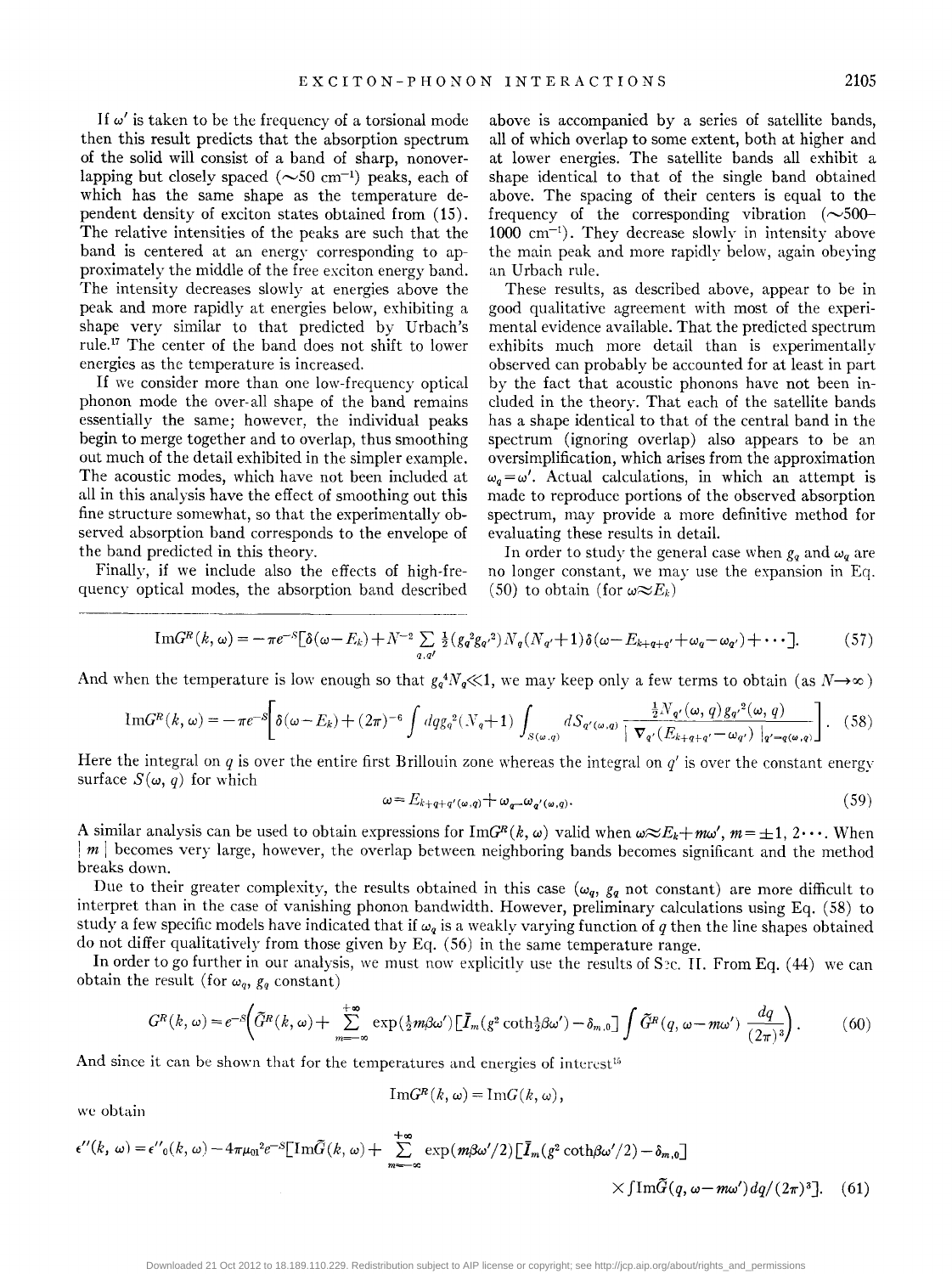From Eq. (32) we see that

$$
\tilde{G}(k,\omega) = \left[\omega - E_k - \Sigma_r(k,\omega) - i\Sigma_i(k,\omega)\right]^{-1},\tag{62}
$$

where  $\Sigma_r$  and  $\Sigma_i$  are the real and imaginary part of  $\Sigma(k, \omega)$  and hence

$$
\operatorname{Im}\tilde{G}(k,\omega)=\Sigma_i(k,\omega)/\{\left[\omega-E_k-\Sigma_r(k,\omega)\right]^2+\left[\Sigma_i(k,\omega)\right]^2\}.
$$
 (63)

Using (41) in (63) will give an equation for  $\Sigma(k, \omega)$ which is extremely complicated. We expect that numerical computations of simple models will provide insight into the detailed structure of  $\epsilon''(k, \omega)$ .

#### **V. DISCUSSION**

In the present paper, we have shown that the energies and line shapes of the coupled excitonphonon system could be calculated using Green's function approaches. We have removed the strong coupling by a unitary transformation which produces an exponential dependence of the energies and line shapes on the coupling constant. This indicates that the procedures based on a perturbation expansion in powers of the coupling constant will converge slowly for values of the coupling constant near unity. The formulas we have derived are rather complicated even in second order. It is therefore extremely difficult to go further analytically; however, numerical calculations for simple model systems will be useful.

We have made a number of assumptions in the present work. First, we assumed that a coupling linear in the phonon coordinates is an adequate representation of the physical situation. Some work in the quadratic coupling has shown that interesting and dramatic effects are to be expected when these are included.<sup>13</sup> We have also worked only within one electronic manifold. Introduction of many bands would further complicate the situation. The assumption was also made that we may neglect the exciton-phonon coupling when averages are taken over phonon variables. The averages then reduce to those of harmonic oscillators in thermal equilibrium. In the same vein, we have neglected the thermal exciton concentration as being small. Perhaps the most severe approximation is the decoupling approximation used in Eq. (44).

In spite of these approximations, there is hopefully enough in the present analysis to adequately represent the spectra of real molecular crystals. In a future publication, we will apply these results to the calculation of the energy levels and line shapes of simple models of molecular crystals.

### **APPENDIX A: THERMAL AVERAGES**

In this paper, we have repeatedly averaged over the equilibrium distribution of phonons. The basic formula can be written for an ensemble of harmonic oscillators with frequency  $\omega$ , as<sup>18</sup>

$$
\langle \exp[i\xi(\gamma_1 b + \gamma_2 b^+)] \rangle = \exp(-\frac{1}{2}\gamma_1 \gamma_2 \xi^2 \coth \omega \beta / 2). \quad (A1)
$$

From this, we can find the other averages we need. For example, differentiate (A1) with respect to  $\gamma_1$ , to find

$$
\langle b \exp[i\xi(\gamma_1 b + \gamma_2 b^+) \rangle] = i\xi(N_\omega + 1)\gamma_2
$$

$$
\times \exp[-\frac{1}{2}\gamma_1\gamma_2\xi^2\coth\omega\beta/2], \quad (A2)
$$

where we have used

$$
N_{\omega} = (e^{\beta \omega} - 1)^{-1}, \tag{A3}
$$

 $\exp[i\xi(\gamma_1b+\gamma_2b^+)]=\exp(i\xi\gamma_1b)\exp(i\xi\gamma_2b^+)$ 

 $\times$  exp( $\frac{1}{2}\gamma^2 \xi_1 \gamma_2$ ). (A4)

Similarly,

and

$$
\langle b^+ \exp[i\xi(\gamma_1 b + \gamma_2 b^+)] \rangle
$$
  
=  $i\xi N_\omega \gamma$ ,  $\exp[-\frac{1}{2}\gamma_1 \gamma_2 \xi^2 \coth(\omega \beta/2)]$ . (A5)

Other averages can be similarly derived.

### APPENDIX **B:** EVALUATION OF  $\langle V_{kq}(t) V_{qk} \rangle$

We may write  $\langle V_{kq}(t) V_{qk} \rangle$  as

$$
\langle V_{kq}(t) V_{qk} \rangle = N^{-2} \sum_{n,m,r,s} \exp\{i[k(n-s) + q(r-m)]\} (I_1 + I_2 + I_3 + I_4),
$$
  
\n
$$
I_1 = J_{nm} J_{rs} \langle [\theta_n^+(t) \theta_m(t) - \langle \theta_n^+ \theta_m \rangle] \theta_r^+ \theta_s \rangle,
$$
  
\n
$$
I_2 = N^{-1/2} J_{nm} \sum_{q'} F_{q'}{}^{rs} \langle [\theta_n^+(t) \theta_m(t) - \langle \theta_n^+ \theta_m \rangle] \theta_r^+ (b_{q'} + b_{-q'} + \rangle \theta^s \rangle,
$$
  
\n
$$
I_3 = N^{-1/2} J_{rs} \sum_{q'} F_{q'}{}^{nm} \langle \{ \theta_n^+(t) [b_{q'}(t) + b_{-q'}{}^+(t) ] \theta_m(t) - \langle \theta_n^+(b_{q'} + b_{-q'}{}^+) \theta_m \rangle \} \theta_r^+ \theta_s \rangle,
$$
  
\n
$$
I_4 = N^{-1} \sum_{q'q''} F_{q'}{}^{nm} F_{q'}{}^{rs} \langle \{ \theta_n^+(t) [b_{q'}(t) + b_{-q'}{}^+(t) ] \theta_m(t) - \langle \theta_n(b_{q'} + b_{-q'}{}^+) \theta_m \rangle \} \theta_r^+ (b_{q'} + b_{-q'}{}^+) \theta^s \rangle.
$$

Downloaded 21 Oct 2012 to 18.189.110.229. Redistribution subject to AIP license or copyright; see http://jcp.aip.org/about/rights\_and\_permissions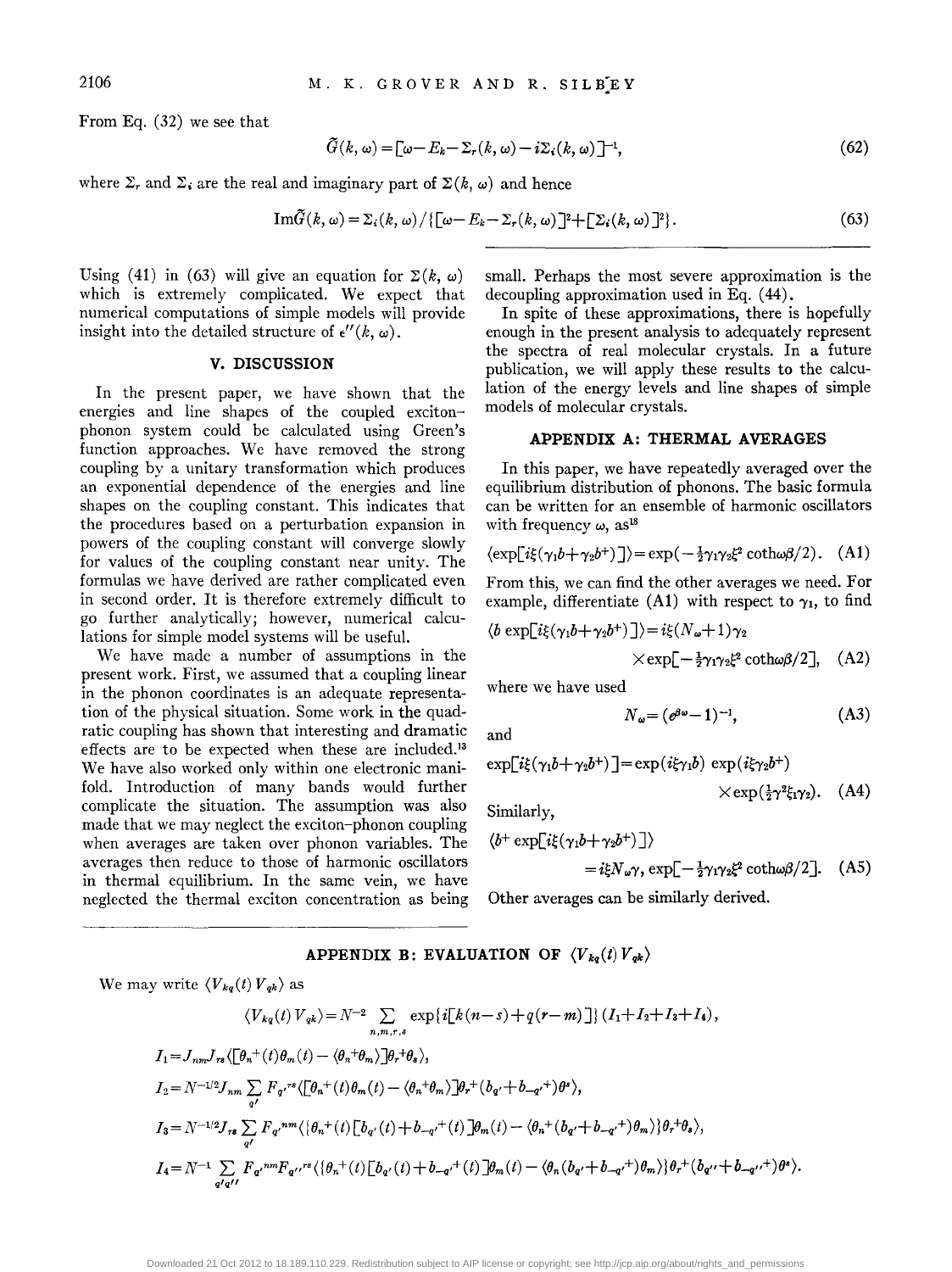It is convenient to define the following function

$$
R = \langle \theta_n + (t) \theta_m(t) \theta_r + \theta_s \rangle
$$
  
=  $\exp[-S(n-m) - S(r-s)] \exp[-N^{-1} \sum_{\sigma} g_{\sigma}^2 \{ (e^{in\sigma} - e^{im\sigma}) (e^{-ir\sigma} - e^{-is\sigma}) N_{\sigma} \exp(i\omega_{\sigma}t) + (e^{-in\sigma} - e^{-im\sigma}) (e^{ir\sigma} - e^{is\sigma}) (N_{\sigma} + 1) \exp(-i\omega_{\sigma}t) \}].$ 

Then, we find, on performing the relevant averages:

$$
I_{1}=J_{n-m}J_{r-s}\{R-\exp[-S(n-m)-S(r-s)]\},
$$
\n
$$
I_{2}=J_{n-m}N^{-1}\sum_{q'}g_{q'}F_{q'}^{rs}(R\{[\exp(i\omega_{q'}t)N_{q'}-\exp(-i\omega_{q'}t)(N_{q'}+1)][\exp(i\eta q')-\exp(i\eta q')]\}-[\exp(i\eta q')+\exp(i\eta q')]\} -[\exp(i\eta q')+\exp(i\eta q')]\} -[\exp(i\eta q')+\exp(i\omega_{q'}t)N_{q'}][\exp(i\eta q')-\exp(i\eta q')]\} -[\exp(i\eta q')+\exp(i\eta q')]\} -[\exp(i\eta q')+\exp(i\eta q')]\} -[\exp(i\eta q')+\exp(i\eta q')]\exp[-S(n-m)-S(r-s)]),
$$
\n
$$
I_{4}=N^{-1}\sum_{q,q,r}F_{q'}^{nm}F_{q'}^{rs}\sum_{i=1}^{5}A_{q'q'}^{(i)},
$$
\n
$$
A_{q'q'}^{(i)}=N^{-1}(N_{q'}+1)N_{q'}g_{q'}g_{q'}R\{[\exp(i\eta q')-\exp(i\eta q')]+\left[\exp(i\eta q')-\exp(i\eta q')\right]\} -[\exp(i\omega_{q'}t)]\exp(i\omega_{q'}t)\} -\times[\exp(i\eta q')-\exp(i\eta q'')]\exp(i\omega_{q'}t)+[\exp(i\eta q')-\exp(i\eta q'')]\},
$$
\n
$$
A_{q'q''}^{(i)}=N^{-1}(N_{q'}+1)(N_{q'}+1)g_{q'}g_{q''}\left[1-\delta(q'+q'')\right]R\{\left[\exp(i\eta q')-\exp(i\eta q')\right]+\exp(i\omega_{q'}t)\} -\times\exp(i\eta q')\} +\delta(q'+q'')(N_{q'}+1)R,
$$
\n
$$
A_{q'q''}^{(i)}=N^{-1}(N_{q'}N_{q'}g_{q'}g_{q''}(1-\delta(q'+q''))R\{\left[\exp(i\eta q')-\exp(i\eta q')\right]\} +[\exp(i\eta q')-\exp(i\eta q')]\} +\delta(q'+q'')(N_{q'}+1)R,
$$
\n
$$
A_{q'q''}^{(i)}=N^{-1}(N_{q'}N_{q''}g_{q''}^{(i)}-(\delta(q'+q''))R\{\left[\exp(i\eta q')-\exp(i\eta q')\right]+\left[\exp
$$

$$
\times \left\{ \left[ \exp(i n q'') - \exp(i m q'') \right] \exp(-i \omega_{q'} t) + \left[ \exp(i r q'') - \exp(i s q'') \right] \right\},\
$$

 $A_{q'q''}(5) = N^{-1}g_{q'}g_{q''}[\exp(iq'n) + \exp(iq'm)][\exp(iq''r) + \exp(iq''s)] \exp[-S(n-m) - S(r-s)].$ 

### **APPENDIX** C: **AN EXACT GREEN'S FUNCTION**

As an example of the difficulties one may encounter using the Green's function analysis of the excitonphonon problem without first performing the canonical transformation used in the present paper, let us calculate the Green's function for the exciton-phonon coupling with no intermolecular coupling. The Hamiltonian is given as

$$
H = \sum_{n} E_0 a_n + a_n + \sum_{n,q} \omega_q b_q + b_q + N^{-1/2}
$$
  
 
$$
\times \sum_{n,q} g_q \omega_q e^{inq} a_n + a_n (b_q + b_{-q}). \qquad (C1)
$$

We may write this, using the transformation given above,

$$
H = \sum_{n} (E_0 - N^{-1} \sum_{q} g_q^2 \omega_q) A_n^+ A_n + \sum_{q} \omega_q B_q^+ B_q
$$
  
= 
$$
\sum_{n} \widehat{E}_0 A_n^+ A_n + \sum_{q} \omega_q B_q^+ B_q.
$$
 (C2)

The retarded Green's function may be written

$$
G^{R}(k, t) = -i\Theta(t) \langle [a_{k}^{(t)}, a_{k}^{+}] \rangle \qquad (C3)
$$

$$
\alpha
$$

$$
G^{R}(k, t) = -i\theta(t) N^{-1} \sum_{nn'} \exp[i k(n-n')] \langle [a_{n}(t), a_{n'}+]\rangle
$$
\n(C4)

We will calculate  $\langle [a_n(t), a_n^+] \rangle$ . According to (11) and (C2),

$$
a_n(t) = A_n(t)\theta_n(t)
$$
  
=  $\exp(-i\tilde{E}_0t) \exp\{-N^{-1/2}\sum_q r^{inq}g_q$   
 $\times [B_q^+(t) - B_{-q}(t)]\}$ . (C5)

Also, because (C2) describes noninteracting particles, we have

$$
\langle [a_n(t), a_{n'}^+] \rangle = \langle A_{n'}^+ A_n(t) \rangle \langle [b_n(t), \theta_{n'}^+] \rangle
$$
  
+ 
$$
\langle [A_n(t), A_{n'}^+] \rangle \langle \theta_n(t) \theta_{n'}^+ \rangle
$$
 (C6)

or

1 Green's function may be written\n
$$
\langle \lbrack a_n(t), a_{n'}\rbrack \rbrack = \delta_{nn'} \exp(-i\hat{E}_0 t) \{ N_n \langle \lbrack \theta_n(t), \theta_{n'}\rbrack \} \rangle
$$
\n
$$
G^R(k, t) = -i\Theta(t) \langle \lbrack a_k(t), a_k\rbrack \rbrack \rangle \qquad \qquad \langle C3 \rangle
$$
\n
$$
\langle E^R(k, t) \rangle = \delta_{nn'} \exp(-i\hat{E}_0 t) \{ N_n \langle \lbrack \theta_n(t), \theta_{n'}\rbrack \} \rangle \qquad \qquad \langle C7 \rangle
$$

Downloaded 21 Oct 2012 to 18.189.110.229. Redistribution subject to AIP license or copyright; see http://jcp.aip.org/about/rights\_and\_permissions